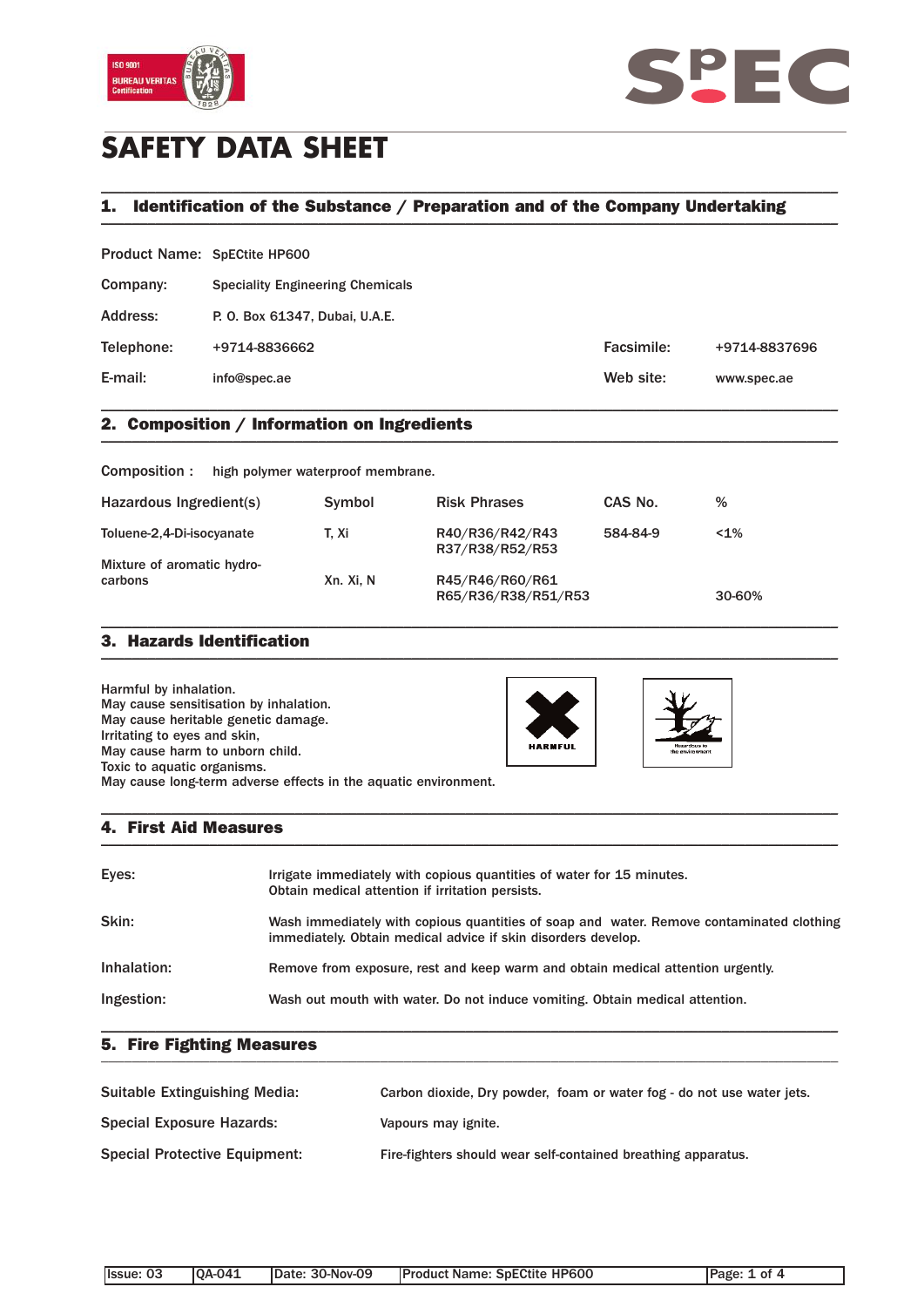#### **6. Accidental Release Measures \_\_\_\_\_\_\_\_\_\_\_\_\_\_\_\_\_\_\_\_\_\_\_\_\_\_\_\_\_\_\_\_\_\_\_\_\_\_\_\_\_\_\_\_\_\_\_\_\_\_\_\_\_\_\_\_\_\_\_\_\_\_\_\_\_\_\_\_\_\_\_\_\_\_\_\_\_\_\_\_\_\_\_\_\_\_\_\_\_\_\_\_\_\_\_**

After spillage/leakage/gas leaking:

Do not touch spilled material. Stop leak if possible. Extinguish all ignition sources. Avoid sparks, flames, heat and smoking. Ventilate. Wash thoroughly after dealing with a spillage. Absorb in vermiculite, dry sand or earth and place into containers.

\_\_\_\_\_\_\_\_\_\_\_\_\_\_\_\_\_\_\_\_\_\_\_\_\_\_\_\_\_\_\_\_\_\_\_\_\_\_\_\_\_\_\_\_\_\_\_\_\_\_\_\_\_\_\_\_\_\_\_\_\_\_\_\_\_\_\_\_\_\_\_\_\_\_\_\_\_\_\_\_\_\_\_\_\_\_\_\_\_\_\_\_\_\_\_

| 7. Handling and Storage |
|-------------------------|
|                         |

\_\_\_\_\_\_\_\_\_\_\_\_\_\_\_\_\_\_\_\_\_\_\_\_\_\_\_\_\_\_\_\_\_\_\_\_\_\_\_\_\_\_\_\_\_\_\_\_\_\_\_\_\_\_\_\_\_\_\_\_\_\_\_\_\_\_\_\_\_\_\_\_\_\_\_\_\_\_\_\_\_\_\_\_\_\_\_\_\_\_\_\_\_\_\_

Handling: Avoid skin and eye contact. Avoid heat, sparks and open flame. Provide good ventilation

Storage: Store in cool dry area. Keep in original container and closed tightly.

#### **8. Exposure Controls / Personal Protection \_\_\_\_\_\_\_\_\_\_\_\_\_\_\_\_\_\_\_\_\_\_\_\_\_\_\_\_\_\_\_\_\_\_\_\_\_\_\_\_\_\_\_\_\_\_\_\_\_\_\_\_\_\_\_\_\_\_\_\_\_\_\_\_\_\_\_\_\_\_\_\_\_\_\_\_\_\_\_\_\_\_\_\_\_\_\_\_\_\_\_\_\_\_\_**

Occupational Exposure Limits:

| <b>Substance</b>               | 8 Hours TWA - Long Term<br>$mg/m-3$<br>ppm | Short Term - 15 mins.<br>$mgm-3$<br>ppm                                  |
|--------------------------------|--------------------------------------------|--------------------------------------------------------------------------|
| Toluene-2,4-Diisocyanate       | $0.02$ mg/m <sup>-3</sup>                  | $0.07$ mg/m <sup>-3</sup>                                                |
| <b>Respiratory Protection:</b> |                                            | In case of insufficient ventilation, wear suitable ORI-NASAL respirator. |
| <b>Eve Protection:</b>         | Goggles or face protection.                |                                                                          |
| <b>Hand Protection:</b>        | Rubber, neoprene or PVC gloves.            |                                                                          |
| <b>Skin Protection:</b>        | Wear overalls and closed footwear.         |                                                                          |

\_\_\_\_\_\_\_\_\_\_\_\_\_\_\_\_\_\_\_\_\_\_\_\_\_\_\_\_\_\_\_\_\_\_\_\_\_\_\_\_\_\_\_\_\_\_\_\_\_\_\_\_\_\_\_\_\_\_\_\_\_\_\_\_\_\_\_\_\_\_\_\_\_\_\_\_\_\_\_\_\_\_\_\_\_\_\_\_\_\_\_\_\_\_\_

#### **9. Physical and Chemical Properties \_\_\_\_\_\_\_\_\_\_\_\_\_\_\_\_\_\_\_\_\_\_\_\_\_\_\_\_\_\_\_\_\_\_\_\_\_\_\_\_\_\_\_\_\_\_\_\_\_\_\_\_\_\_\_\_\_\_\_\_\_\_\_\_\_\_\_\_\_\_\_\_\_\_\_\_\_\_\_\_\_\_\_\_\_\_\_\_\_\_\_\_\_\_\_**

| Appearance:                    | <b>Viscous Liquid</b>                                                           |
|--------------------------------|---------------------------------------------------------------------------------|
| Colour:                        | <b>Black</b>                                                                    |
| Odour:                         | Tar                                                                             |
| <b>Relative density:</b>       | $1.20 \& 20 \degree C$                                                          |
| Boiling Point/Range (°C):      | Not applicable.                                                                 |
| Flash Point (closed °C):       | 65                                                                              |
| Auto Ignition Temperature(°C): | 400                                                                             |
| Solubility:                    | Insoluble in water. Hardens in contact with water. Soluble in organic solvents. |

**10. Stability and Reactivity \_\_\_\_\_\_\_\_\_\_\_\_\_\_\_\_\_\_\_\_\_\_\_\_\_\_\_\_\_\_\_\_\_\_\_\_\_\_\_\_\_\_\_\_\_\_\_\_\_\_\_\_\_\_\_\_\_\_\_\_\_\_\_\_\_\_\_\_\_\_\_\_\_\_\_\_\_\_\_\_\_\_\_\_\_\_\_\_\_\_\_\_\_\_\_**

| <b>Thermal Decomposition:</b>     |                                                                                                         |
|-----------------------------------|---------------------------------------------------------------------------------------------------------|
| Conditions to avoid:              | Avoid contact with water. Reacts with acid, alkalines and amines and<br>generates heat.                 |
| Materials to avoid:               | Strong acids, alkalis, amines.                                                                          |
| Hazardous decomposition products: | Thermal decomposition:-Flammable/irritating gases, vapours, fumes of HC.<br>$CO2$ CO and Nitrous gases. |

\_\_\_\_\_\_\_\_\_\_\_\_\_\_\_\_\_\_\_\_\_\_\_\_\_\_\_\_\_\_\_\_\_\_\_\_\_\_\_\_\_\_\_\_\_\_\_\_\_\_\_\_\_\_\_\_\_\_\_\_\_\_\_\_\_\_\_\_\_\_\_\_\_\_\_\_\_\_\_\_\_\_\_\_\_\_\_\_\_\_\_\_\_\_\_

| Ilssue: 03<br>Date: 30-Nov-09<br><b>0A-041</b> | <b>Product Name: SpECtite HP600</b> | Page: 2 of 4 |
|------------------------------------------------|-------------------------------------|--------------|
|------------------------------------------------|-------------------------------------|--------------|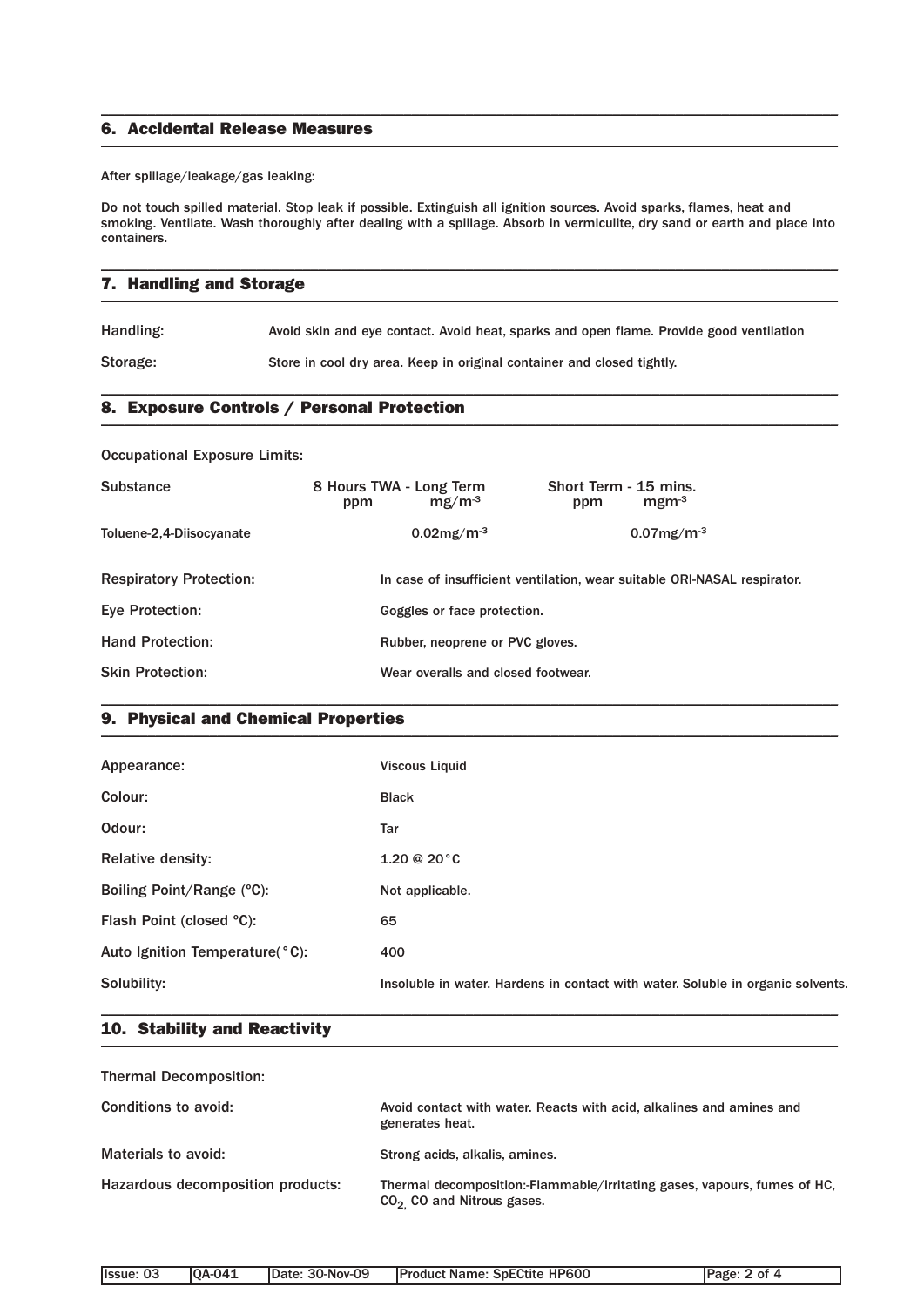# **11. Toxicological Information \_\_\_\_\_\_\_\_\_\_\_\_\_\_\_\_\_\_\_\_\_\_\_\_\_\_\_\_\_\_\_\_\_\_\_\_\_\_\_\_\_\_\_\_\_\_\_\_\_\_\_\_\_\_\_\_\_\_\_\_\_\_\_\_\_\_\_\_\_\_\_\_\_\_\_\_\_\_\_\_\_\_\_\_\_\_\_\_\_\_\_\_\_\_\_**

#### **Health Effects**

| On eyes:       | Irritation.                       |
|----------------|-----------------------------------|
| On skin:       | Irritation. Skin cancer.          |
| By inhalation: | Irritating to respiratory system. |

# **12. Ecological Information \_\_\_\_\_\_\_\_\_\_\_\_\_\_\_\_\_\_\_\_\_\_\_\_\_\_\_\_\_\_\_\_\_\_\_\_\_\_\_\_\_\_\_\_\_\_\_\_\_\_\_\_\_\_\_\_\_\_\_\_\_\_\_\_\_\_\_\_\_\_\_\_\_\_\_\_\_\_\_\_\_\_\_\_\_\_\_\_\_\_\_\_\_\_\_**

| <b>Environmental Assessment:</b>  | When used and disposed of as intended, no adverse environmental effects are<br>foreseen. |
|-----------------------------------|------------------------------------------------------------------------------------------|
| Mobility:                         | Rapidly cures on exposure to atmospheric moisture to form an inert solid.                |
| <b>Bioaccumulative Potential:</b> | Not determined.                                                                          |

\_\_\_\_\_\_\_\_\_\_\_\_\_\_\_\_\_\_\_\_\_\_\_\_\_\_\_\_\_\_\_\_\_\_\_\_\_\_\_\_\_\_\_\_\_\_\_\_\_\_\_\_\_\_\_\_\_\_\_\_\_\_\_\_\_\_\_\_\_\_\_\_\_\_\_\_\_\_\_\_\_\_\_\_\_\_\_\_\_\_\_\_\_\_\_

\_\_\_\_\_\_\_\_\_\_\_\_\_\_\_\_\_\_\_\_\_\_\_\_\_\_\_\_\_\_\_\_\_\_\_\_\_\_\_\_\_\_\_\_\_\_\_\_\_\_\_\_\_\_\_\_\_\_\_\_\_\_\_\_\_\_\_\_\_\_\_\_\_\_\_\_\_\_\_\_\_\_\_\_\_\_\_\_\_\_\_\_\_\_\_

\_\_\_\_\_\_\_\_\_\_\_\_\_\_\_\_\_\_\_\_\_\_\_\_\_\_\_\_\_\_\_\_\_\_\_\_\_\_\_\_\_\_\_\_\_\_\_\_\_\_\_\_\_\_\_\_\_\_\_\_\_\_\_\_\_\_\_\_\_\_\_\_\_\_\_\_\_\_\_\_\_\_\_\_\_\_\_\_\_\_\_\_\_\_\_

\_\_\_\_\_\_\_\_\_\_\_\_\_\_\_\_\_\_\_\_\_\_\_\_\_\_\_\_\_\_\_\_\_\_\_\_\_\_\_\_\_\_\_\_\_\_\_\_\_\_\_\_\_\_\_\_\_\_\_\_\_\_\_\_\_\_\_\_\_\_\_\_\_\_\_\_\_\_\_\_\_\_\_\_\_\_\_\_\_\_\_\_\_\_\_

# **13. Disposal Considerations \_\_\_\_\_\_\_\_\_\_\_\_\_\_\_\_\_\_\_\_\_\_\_\_\_\_\_\_\_\_\_\_\_\_\_\_\_\_\_\_\_\_\_\_\_\_\_\_\_\_\_\_\_\_\_\_\_\_\_\_\_\_\_\_\_\_\_\_\_\_\_\_\_\_\_\_\_\_\_\_\_\_\_\_\_\_\_\_\_\_\_\_\_\_\_**

Disposal must be in accordance with local and national legislation.

| <b>Unused Product:</b> | Dispose of through an authorised waste contractor to a licence site. |
|------------------------|----------------------------------------------------------------------|
| Disposal of Packaging: | According to Local regulations. In compliance with duty of care.     |

## **14. Transport Information \_\_\_\_\_\_\_\_\_\_\_\_\_\_\_\_\_\_\_\_\_\_\_\_\_\_\_\_\_\_\_\_\_\_\_\_\_\_\_\_\_\_\_\_\_\_\_\_\_\_\_\_\_\_\_\_\_\_\_\_\_\_\_\_\_\_\_\_\_\_\_\_\_\_\_\_\_\_\_\_\_\_\_\_\_\_\_\_\_\_\_\_\_\_\_**

| IMO:                          | T1                                                  |  |
|-------------------------------|-----------------------------------------------------|--|
|                               |                                                     |  |
| <b>IMDG-EMS:</b>              | <b>Marine Pollutant:</b><br>$F-A-S-F$<br>Yes        |  |
| <b>ADR-HIN:</b>               | 90                                                  |  |
| <b>Additional information</b> |                                                     |  |
| Label:                        | <b>MARINE POLLUTANT</b>                             |  |
| Packaging group:              | III                                                 |  |
| Subsidiary risk:              | -                                                   |  |
| <b>ADR Class:</b>             | 9                                                   |  |
| IATA/ICAO Class:              | 9                                                   |  |
| <b>IMO Class:</b>             | 9                                                   |  |
| <b>UN Number:</b>             | 3082                                                |  |
| Proper shipping name:         | Environmentally hazardous substance, liquid, N.O.S. |  |

# **15. Regulatory Information \_\_\_\_\_\_\_\_\_\_\_\_\_\_\_\_\_\_\_\_\_\_\_\_\_\_\_\_\_\_\_\_\_\_\_\_\_\_\_\_\_\_\_\_\_\_\_\_\_\_\_\_\_\_\_\_\_\_\_\_\_\_\_\_\_\_\_\_\_\_\_\_\_\_\_\_\_\_\_\_\_\_\_\_\_\_\_\_\_\_\_\_\_\_\_**

| <b>EU Regulations:</b> |         | The product is labeled as follows, in accordance with local regulations. |                                     |              |  |  |
|------------------------|---------|--------------------------------------------------------------------------|-------------------------------------|--------------|--|--|
| Hazard Symbol(s):      |         | Xn. Xi. N                                                                |                                     |              |  |  |
| <b>Contains:</b>       |         | Toluene-2,4-Diisocyanate                                                 |                                     |              |  |  |
| <b>Issue: 03</b>       | IOA-041 | Date: 30-Nov-09                                                          | <b>Product Name: SpECtite HP600</b> | Page: 3 of 4 |  |  |